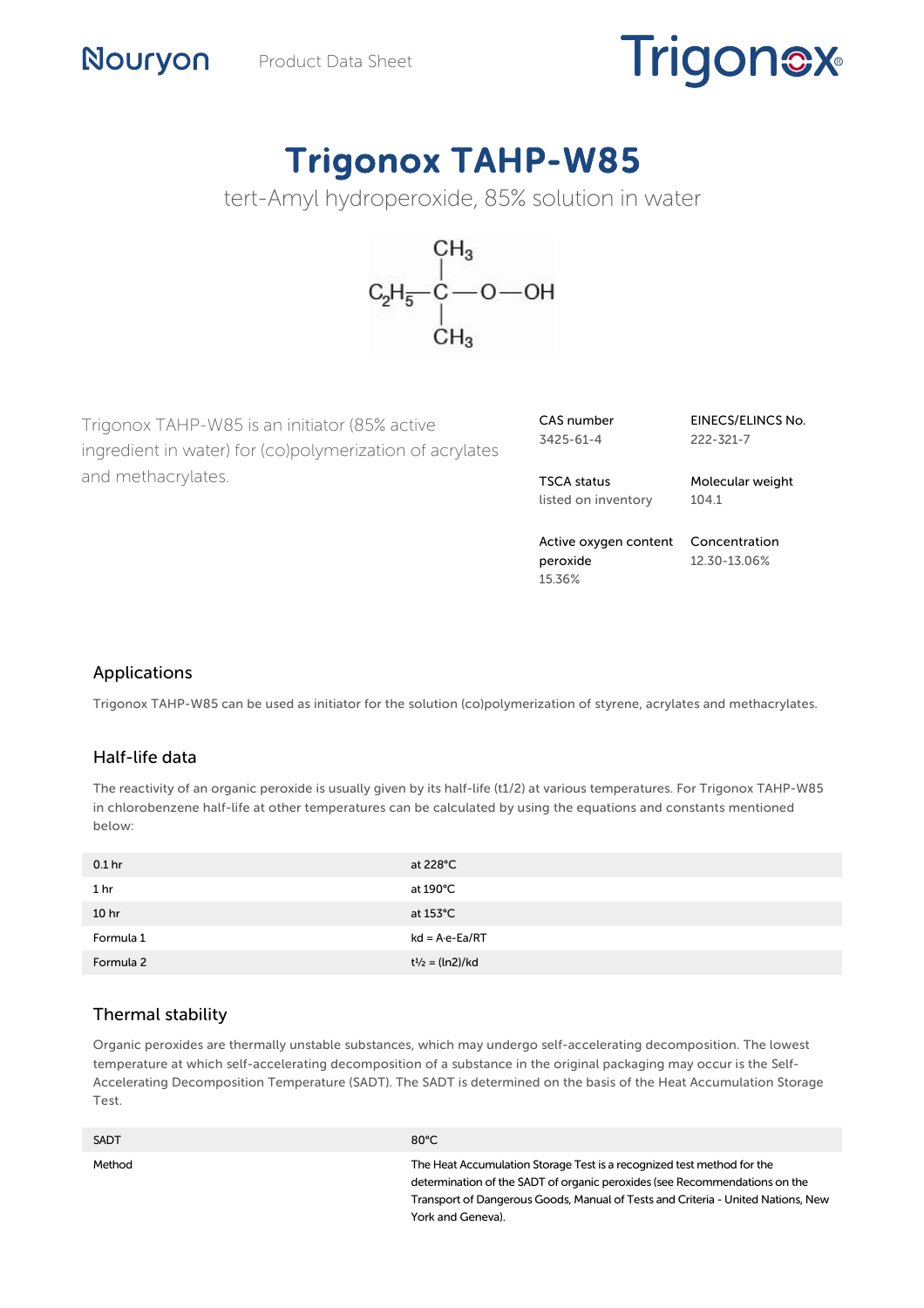#### Storage

Due to the relatively unstable nature of organic peroxides a loss of quality can be detected over a period of time. To minimize the loss of quality, Nouryon recommends a maximum storage temperature (Ts max. ) for each organic peroxide product.

| Ts Max.     | $30^{\circ}$ C                                                                                                                                                                         |
|-------------|----------------------------------------------------------------------------------------------------------------------------------------------------------------------------------------|
| Ts Min.     | $-5^{\circ}$ C                                                                                                                                                                         |
| <b>Note</b> | When stored according to these recommended storage conditions, Trigonox<br>TAHP-W85 will remain within the Nouryon specifications for a period of at least 3<br>months after delivery. |

#### Packaging and transport

The standard packaging is a 30-liter HDPE can (Nourytainer) for 25 kg peroxide solution or in polyethylene drums of 400 lb net weight. Delivery in a 2200 lbs net composite Intermediate Bulk Container is also possible in North America. Both packaging and transport meet the international regulations. For the availability of other packed quantities consult your Nouryon representative. Trigonox TAHP-W85 is classified as Organic peroxide type F; liquid, Division 5. 2; UN 3109.

#### Safety and handling

Keep containers tightly closed. Store and handle Trigonox TAHP-W85 in a dry well-ventilated place away from sources of heat or ignition and direct sunlight. Never weigh out in the storage room. Avoid contact with reducing agents (e. g. amines), acids, alkalis and heavy metal compounds (e. g. accelerators, driers and metal soaps). Please refer to the Safety Data Sheet (SDS) for further information on the safe storage, use and handling of Trigonox TAHP-W85. This information should be thoroughly reviewed prior to acceptance of this product. The SDS is available at nouryon.com/sds-search.

#### Major decomposition products

Methane, tert-Amyl alcohol, Ethane, Propane